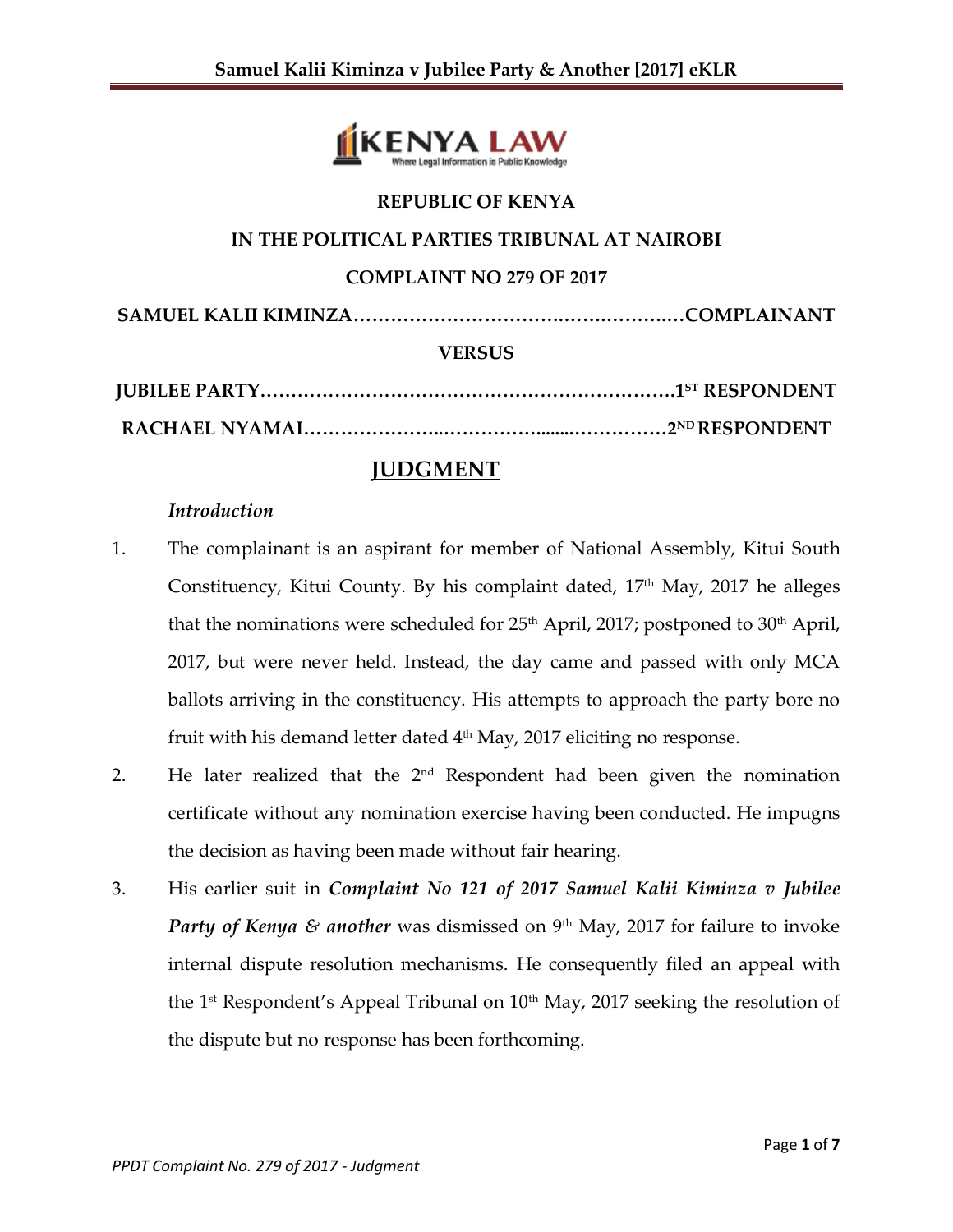- 4. He is apprehensive that the  $1<sup>st</sup>$  Respondent is likely to issue a direct nomination certificate to the  $2<sup>nd</sup>$  Respondent to his detriment, in breach of the party Constitution, and in violation of his right to a fair hearing.
- 5. He seeks appropriate reliefs from this Tribunal.

### **1 st Respondent's Case**

6. As a result he asks the Tribunal to order for repeat nominations. He also seeks an injunction restraining the  $1<sup>st</sup>$  Respondent from awarding a nomination certificate to the 2nd Respondent.

#### **2 nd Respondent's Case**

- 7. The  $2<sup>nd</sup>$  Respondents filed an affidavit sworn by herself on  $19<sup>th</sup>$  May, 2017. She avers that the Claimant herein has not lodged an appeal in the prescribed format or paid the prescribed fees with the party. She therefore avers that the Claimant has once more decided to ignore the internal dispute resolution mechanisms and therefore the Tribunal does not have jurisdiction to hear and determine this matter.
- 8. Additionally, she averred that the  $1<sup>st</sup>$  Respondent has several lawful modes of selecting candidates to present to the electorate not limited to secret ballot, direct nomination or through consensus. In this regard, the 1<sup>st</sup> Respondent lawfully and properly relied on the provisions of Chapter XV of its Nomination Rules which provides:

**The party shall in areas of special interest where nominations cannot be conducted to issue direct nomination certificate to such candidate, or where there are more than one aspirant, by consensus or any other appropriate means agreed select one among them to be nominated**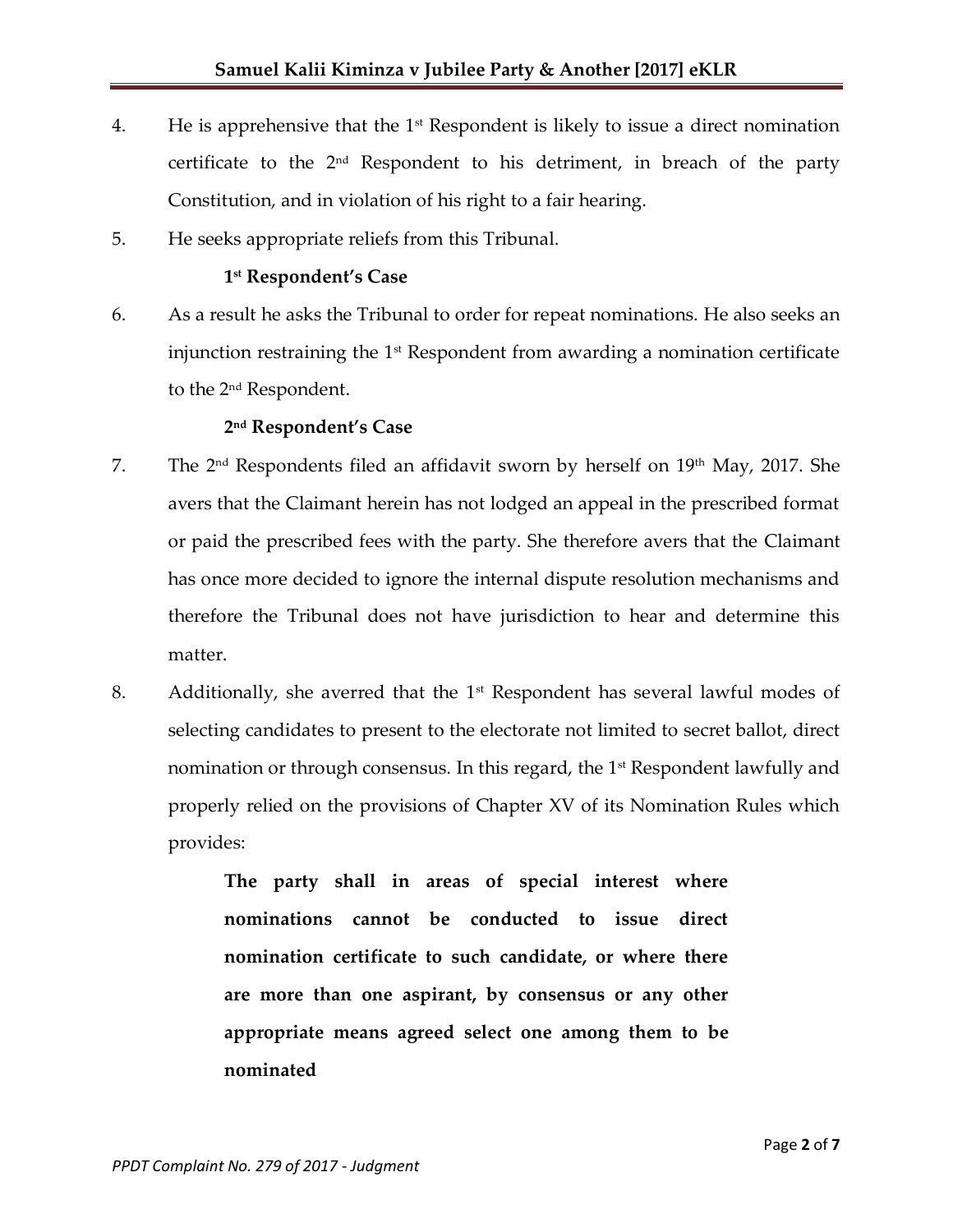- 9. She therefore contends that the  $1<sup>st</sup>$  Respondent cannot be forced to repeat the nominations in Kitui South Constituency. What's more, the 1<sup>st</sup> Respondent has already issued her with a nomination certificate and presented her name to the IEBC as its nominee for Kitui South Constituency.
- 10. She prays for the complaint be dismissed with costs.

#### **Analysis**

- 11. We note that the  $2<sup>nd</sup>$  Respondent admits that no competitive nominations were conducted in Kitui South Constituency. However, she argued that the 1<sup>st</sup> Respondent had the free hand to choose its candidates as it wishes including through secret ballot, direct nomination or through consensus. In this case, it had directly nominated her and presented her name to the IEBC.
- 12. In *Complaint No 192 of 2017 Charles O Okwemba v United Democratic Party*  we held that this Tribunal will not, absent justifiable reasons, excuse a direct nomination where two or more candidates have been cleared to contest a party primary. We cited our earlier decision in *Complaint No 53 of 2017 Salah Yakub Farah v KANU National Elections Board & 2 others* where we had held as follows:

**In view of the above, we hold that the Claimant having been cleared by the party had a legitimate expectation that the party would conduct primaries where he would get a fair chance to compete. We find that the 3rd Respondent violated the Claimant's legitimate expectation that nominations would conducted when it purported to undertake a direct nomination while there were at least two candidates for the position of Member of National Assembly, Fafi Constituency. Moreover, under Article 47(2) of the Constitution and section 4 of the Fair**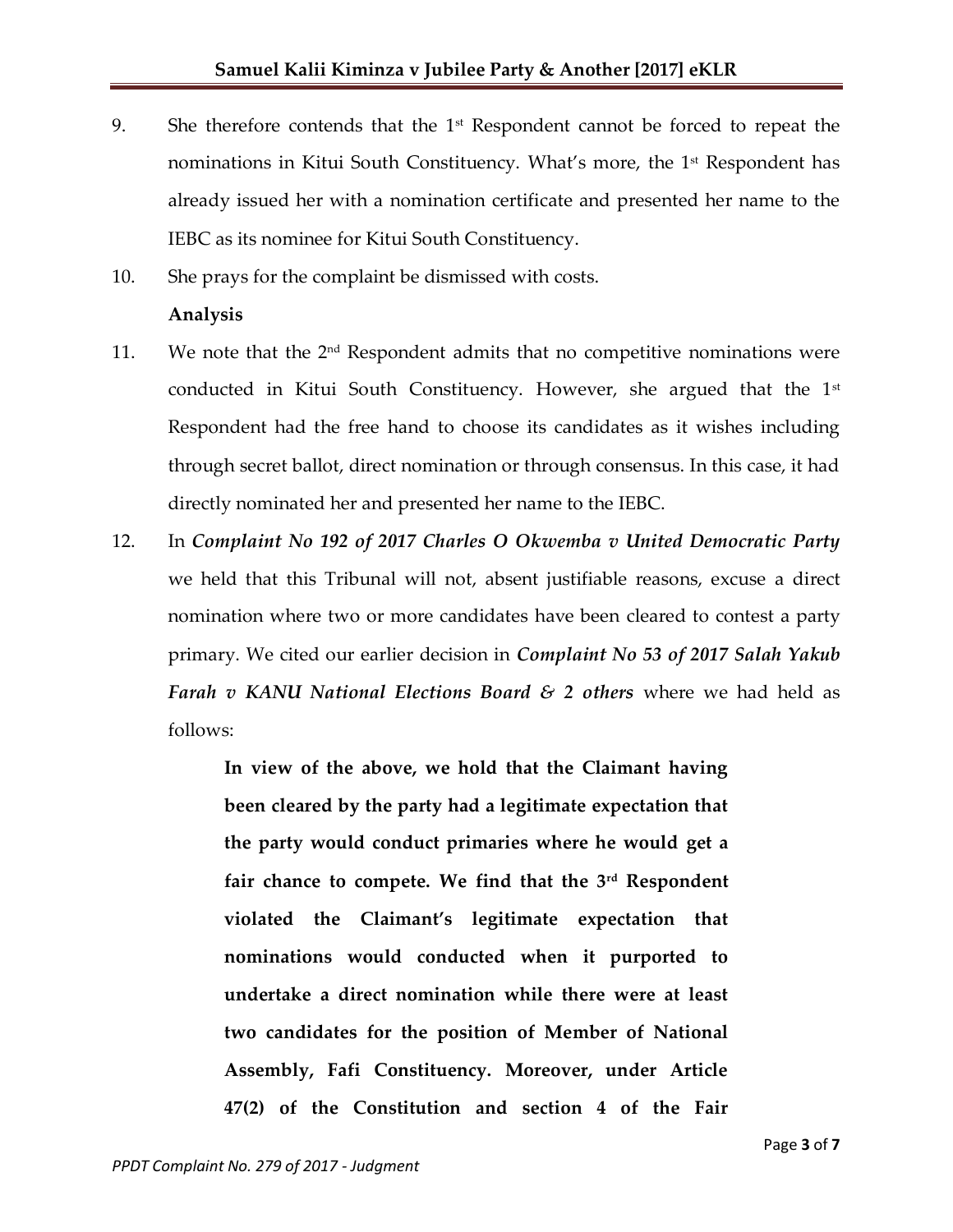**Administrative Action Act, 2015 the party was expected to inform the Claimant of the party's decision not to conduct any nomination exercise in Fafi Constituency.**

13. We reiterate our decisions above and hold that the 1<sup>st</sup> Respondent could not lawfully undertake a direct nomination where there were two aspirants anticipating competitive nominations. The 1<sup>st</sup> Respondent's Article 11 requires it to:

> **conduct free, fair, open and transparent nominations in national and county elections through the Independent Electoral and Boundaries Commission or other democratic method acceptable to the members under the supervision of the National Elections Board and the County Elections Board.**

- 14. The 2<sup>nd</sup> Respondent also referred us to Chapter XV of the 1<sup>st</sup> Respondent's Nomination Rules which permits the party, in areas of special interest, where nominations cannot be conducted and where there are more than one aspirant, by consensus, or any other appropriate means agreed, select one among the candidates. There is no evidence on record that Kitui South Constituency is an area of special interest, that nominations could not be conducted or that consensus, or other appropriate means agreed was used to select the 2nd Respondent. The 1<sup>st</sup> Respondent violated its own rules to the detriment of the Claimant and we so hold.
- 15. Concerning unilateral and arbitrary decisions by political parties, we held as follows in *Complaint No 251 of 2017 Elijah Omondi v Orange Democratic Movement & another* at para 9 and 10:

**We note that Article 91 of the Constitution, which establishes political parties as agencies of the democratic**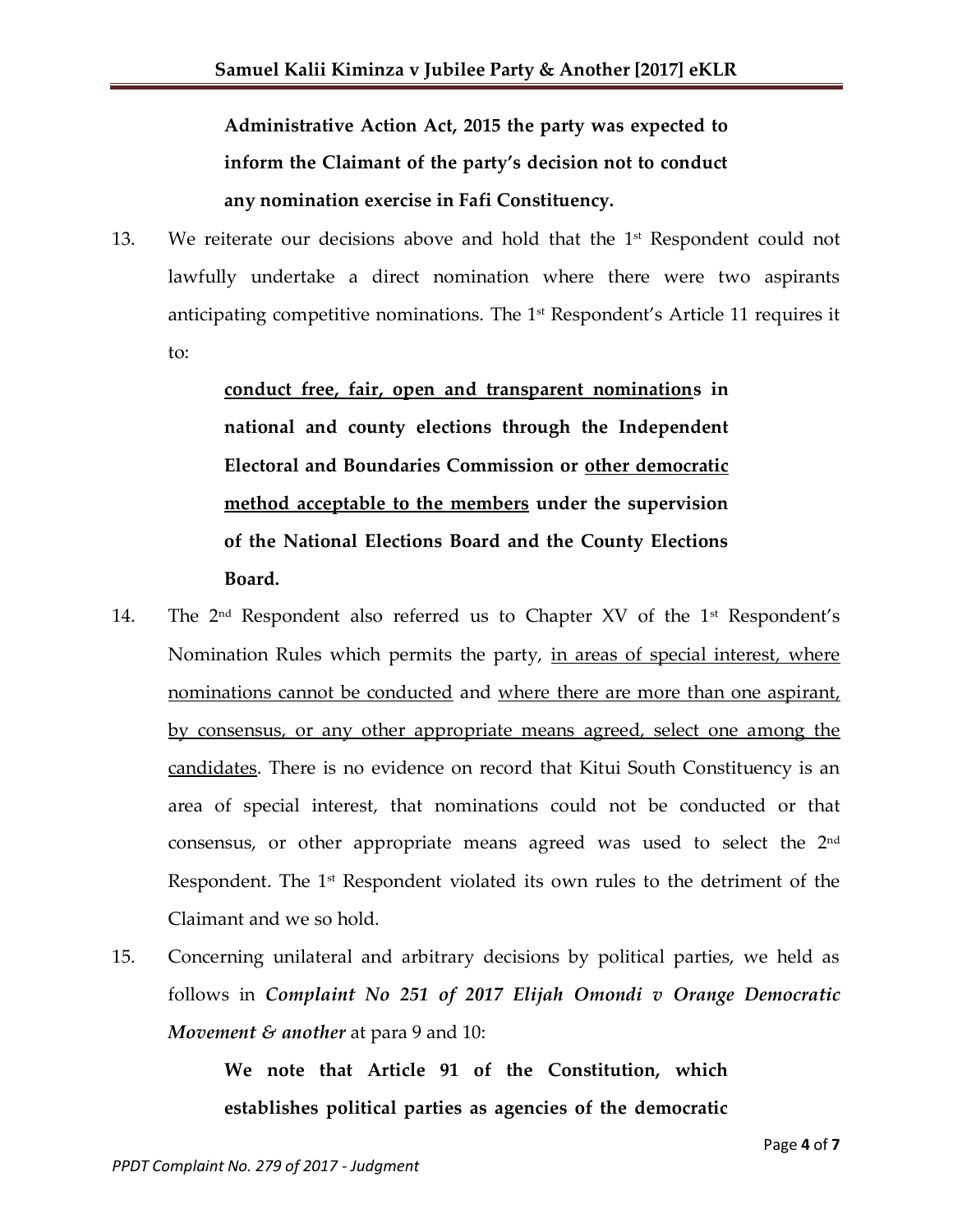**process, requires political parties to abide by the principles of good governance and democracy. They must also promote the principles and objects of the Constitution including the national values and principles of governance. We agree with the Claimant and hold that the current Constitution engenders a culture of justification in which every decision by a political party must be justified. The culture of justification demands that a political party must supply an affected person with the reasons for the party's decision. It is only by supplying reasons that it can be ascertained whether or not the decision is reasonable and justifiable in an open and democratic society.** 

16. We have found no evidence that the Claimant was ever informed of any of the reasons the Respondents have put forward as justification for failure to conduct party primaries. In *Complaint 170 of 2017 Harrison Mburu Gatumbi v Jubilee Party & 20 others* we held as follows:

> **The right to reasons is a constitutional right guaranteed in Article 47(2) and explicated by section 4(3) of the Fair Administrative Action Act, 2015. The Act requires that information on the nature of the administrative action together with prior and adequate reasons must be given to the person whose rights are affected. Reasons for decisions by political parties are not only a part of the principles of natural justice and fairness, but also enable an affected party member to know the possibility of and grounds for potential appeal to this Tribunal. Reasons also enable this**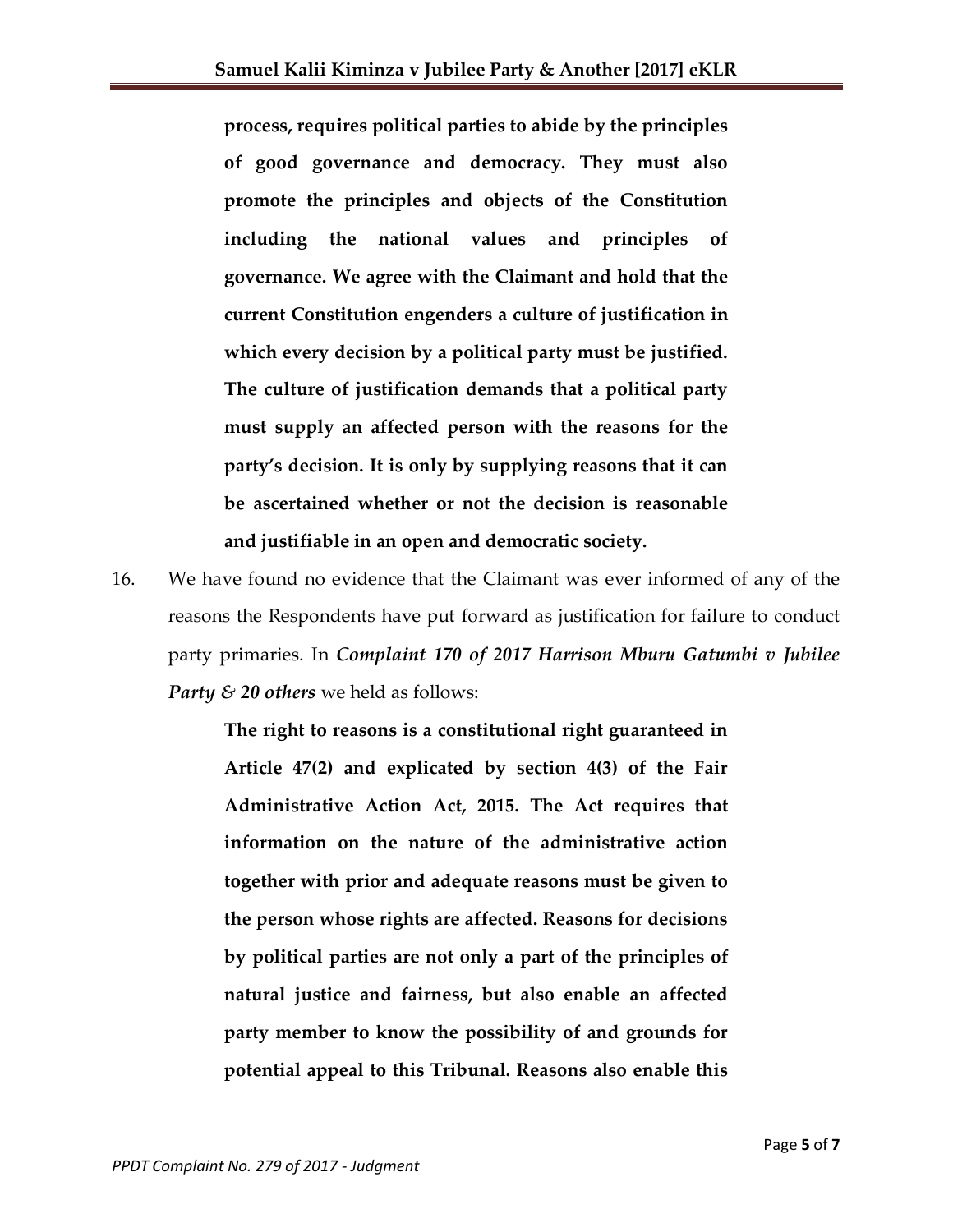# **Tribunal to have a better appreciation of the decision thus conduct a better appeal or review.**

17. We also take great exception to the fact that the  $1<sup>st</sup>$  Respondent proceeded to take the complainant's nomination fees while aware that no primaries would be forthcoming. Having taken his application fees and not informed him otherwise, the Respondents created in the Claimant, a legitimate expectation that party primaries would be conducted. They violated that legitimate expectation by undertaking a direct nomination without informing the complainant of that decision.

**Reliefs**

- 18. In *Complaint No 48 John Mruttu v Thomas Ludindi Mwadeghu & 2 others* we held that in every matter over which we have jurisdiction, this Tribunal can grant any order that is just and equitable in accordance with section 11(1) of the Fair Administrative Action Act, 2015. The proper discharge of this Tribunal's mandate requires it to grant effective remedies, which means the most appropriate remedy in the circumstances of the case. We have found that the initial nominations were not free or fair and that the complainants' appeal was terminated in a manner that violated the right to be heard.
- 19. Accordingly, the justice of this case requires us to make the following orders:
	- a) A declaration be and is hereby issued to the effect that the 1st **Respondent failed to conduct free and fair nominations for the position of member of National Assembly, Kitui South Constituency, Kitui County.**
	- **b) A declaration be and is hereby issued to the effect that the purported direct nomination as well as the certificate of nomination issued by the 1 st Respondent to the 2nd Respondent, is null and void and of no effect in law**